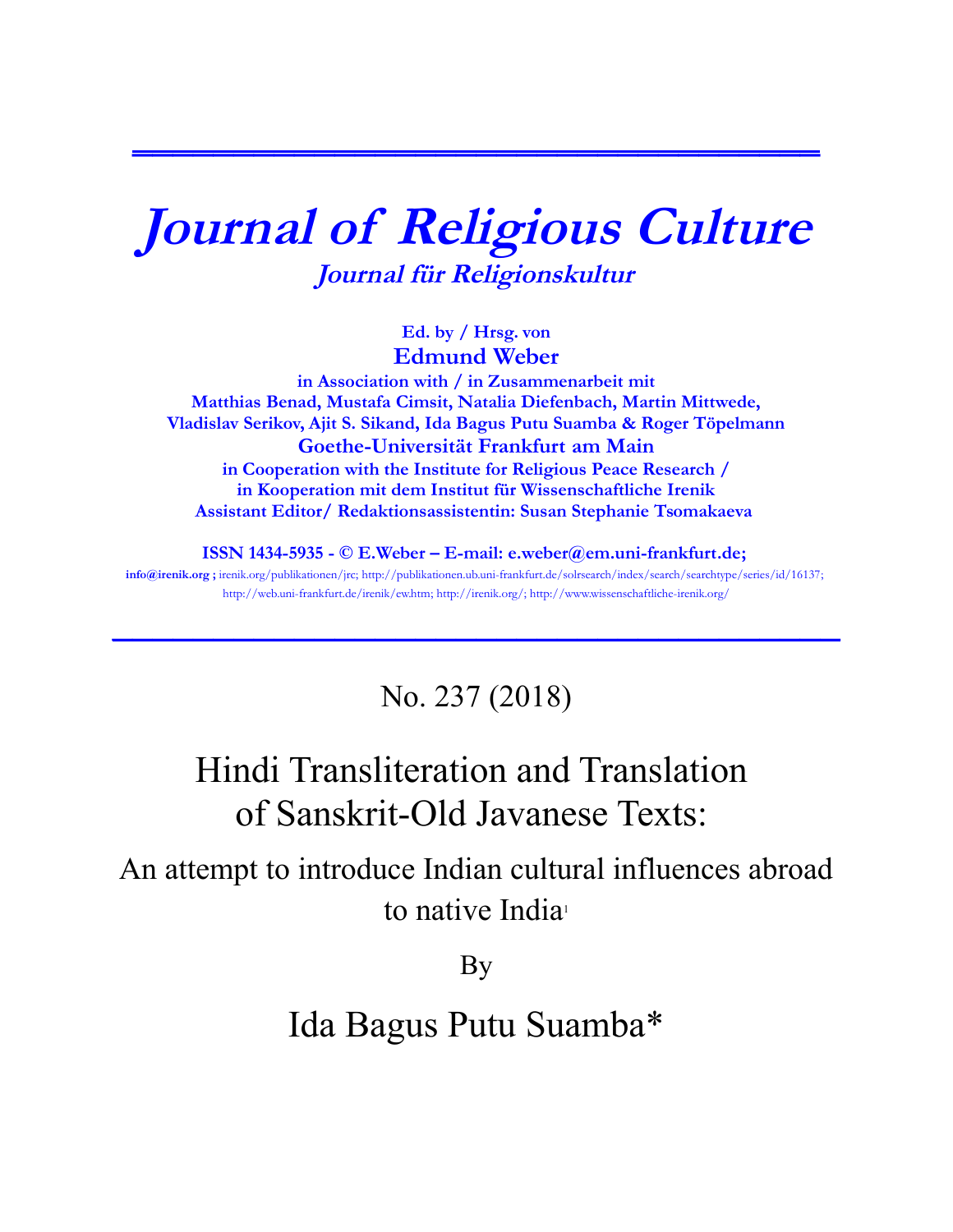#### **Abstract**

Strong imprints of Indian culture in various forms or modes of expressions are significantly found in Java. Sanskrit-Old Javanese texts, amongst those texts and traditions, were produced in the island in the periods between 9th to 15th cen. A.D. It covers various genres and subjects enriching indigenous culture in the archipelago. *Tutur* or *tattva* texts were one genre of them recorded the dynamic of Javanese intellectuals or poet-sages in pursuing the truth; they reveal metaphysical or theological aspects of Brahmanism, Saivism, Buddhism, Tantrism, Samkhya, Yoga, etc. This paper attempts to study ideas behind the Hindi transliteration and translation of those texts. This is a library reserach, the data were collected from Hindi translation of those texts. This attempt is of high scientific and cultural values as Indian scholars paid attention to Indian culture spreading in foreign lands. With this attempt Indian intellectuals/scholars/students got acquainted with their own culture flourished outside India in different forms, since the works were written and produced in Devanagari script and Hindi language. It creates nuances of being Indian. It can widen their understanding on philosophical point of view, religious elements, and culture of Java, that unity in diversity does not only exist in native land but also abroad. **Key words**: *tutur* text, Indian culture, indigenous culture, transliteration, and translation

#### 1. Introduction

Cultural contact between Indian sub-continent and Southeast Asian region since the beginning of the first millennium has left us strong imprints of Indian culture in various forms or modes of expressions. Affinity of the regions of both countries and traditional trades are significantly helpful in communicating or transmitting culture. Sometimes we are not aware that some cultural expressions have their seeds in some traditions or places within Indian continent; and yet we feel that those things are no longer Indian but indigenous. It is expressed in local ways without losing the spirit of advancements on thoughts or values. Of a long cultural contact, ultimately we have a harmonious blend or taste between Indian and local culture as testified by so many evidences both physical and non-physical forms. Inscriptions, for example, issued by so many rulers in this region inform us such blends written in various languages and scripts. No doubt it enriches the indigenous culture over vast Southeast Asian region; and for some extents they have reached their heights, which could not happen in India. The best example of this is Borobudur Buddhist temple in Central Java, which is considered as the climax of Buddhist art<sup>2</sup> in the world. The blend happened was due to the ability of local culture to establish positive cultural dialogue with foreign culture; and the same time indulging or promoting knowledge and arts of local culture. As positive attitude shown, some of Indian cultural heritages are preserved or developed well out Indian sub-continent. This kind of thing should be ideally taken up as important cultural issues which can be communicated to native India.

Amongst those Indian cultures worth to mention are Hinduism and Buddhism along with their various schools and culture that had contributed significantly to some extents enriching the indigenous culture of this region. Java and some other islands in the archipelago in present-day Indonesia are not an exception in this regard. The evidences can be found in Java as well as in some other islands which made them rich on textual traditions. Not only using or borrowing Sanskrit loan words, the texts are also written in local languages like Old Javanese in Central and East Java, Sundanese in West Java, Balinese in Bali, and Sasaknese in Lombok Island. The scripts used are Javanese, *aksara gunung/aksara Buddha* which was prevalent in Merapi-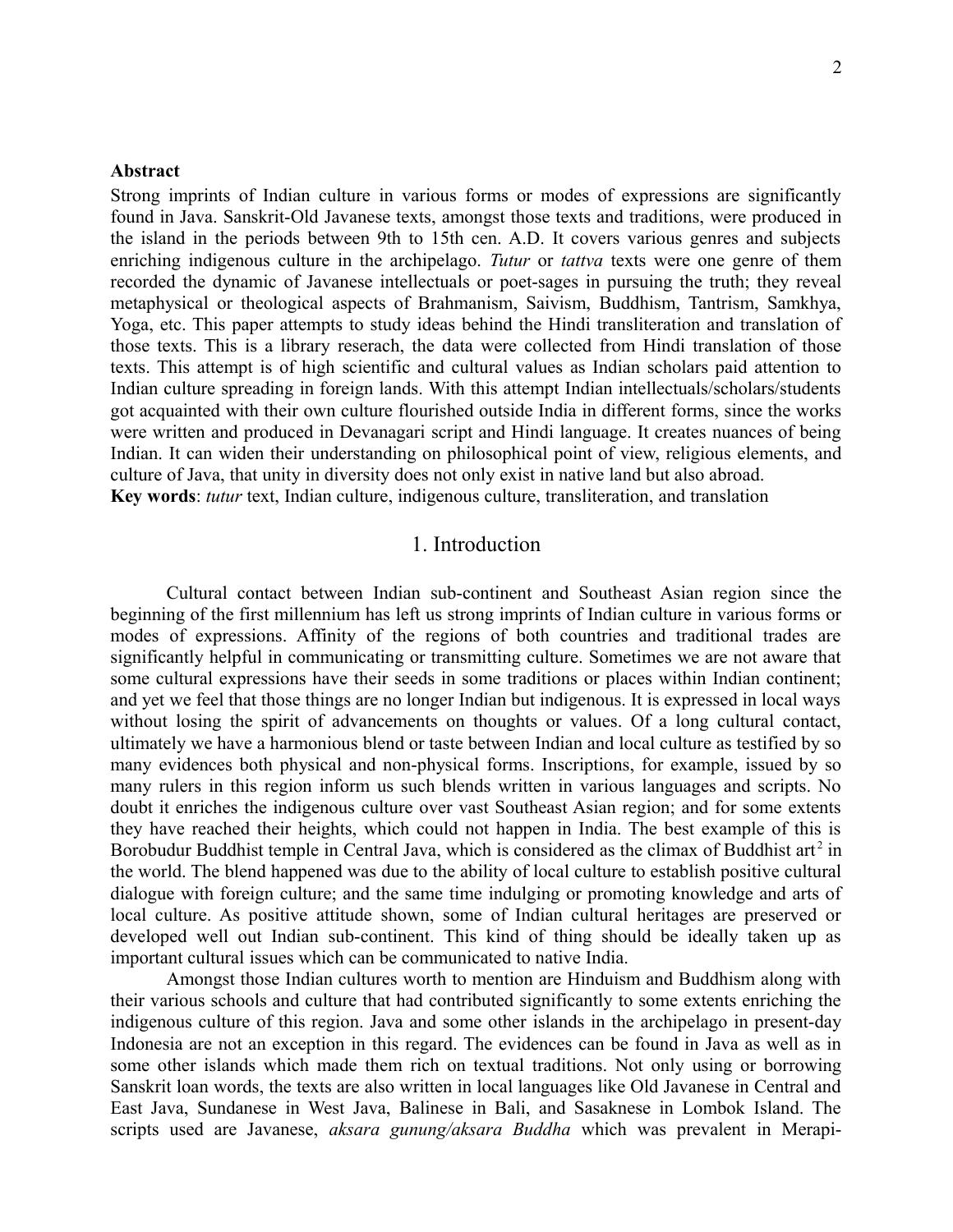Merbabu textual tradition, Sundanese, and Balinese. Most of the medium used are palm-leaf which is in Balinese tradition known as lontar, *nipah* leaf, bronze, and in modern time using paper.

#### 2. Sanskrit-Old Javanese Texts

Hinduism and Buddhism during medieval times in Java, Bali, Sumatera, Borneo, and some other islands in the archipelago, have left us intellectual heritage and grandeur tangible as well as intangible things, which contain somehow spirit or values of these two religions. In a long history of development, this religious/spiritual tradition is supported or rather enhanced by strong textual traditions leaving us bulks of Sanskrit-Old Javanese, Sundanese, and Balinese literatures. In such tradition, role of intellectual persons like sage, *acarya*, priest, hermit, and rulers cannot be put aside. They indulged in deep learning and the results are various forms of literary works of various subjects. *Sang Hyang Kamahayanikan* is a great Mahayanic text, which is written in Sanskrit-Old Javanese elucidating basic teaching of Vajrayana Buddhism, *Bhuana-Kosa* is another *tutur* text elucidating Saivism; these are just a few example of texts inherited by us. Most of them are unexplored since less interest is paid by scholars to this heritage.

The role of Sanskrit in this regard is very important as it conveys subtle ideas of Indian culture. Suamba states that Sanskrit is sometimes identified as the language of Veda, and so Vedic or Brahmanical tradition was mediated to be spread through Sanskrit despite the fact later systems of thoughts and religions as well as spiritual traditions also used Sanskrit to convey the message. *Sutra* literature e.g. was written in Sanskrit. Interestingly almost all inscriptions and/or literature found in the archipelago used Sanskrit either in grammar or in vocabulary. There are written purely in Sanskrit and in later period some combinations of Sanskrit loan words and local languages came into existence<sup>3</sup>. Scholar like Dr. R.C. Majumdar observed that the study of Sanskrit was probably as intense and as popular among the elite of Indonesia as those of Indo-China. But the local dialects in this region were sufficiently advanced to become the vehicle of literature much earlier and in a far greater degree than in Indo-China. As a consequence of this, while in both these regions, Sanskrit was the court-language and used in official record in the beginning, the number of Sanskrit inscriptions in Indonesia was much less and its place was taken by local dialects much earlier. But the influence of Sanskrit continued and is clearly evidenced by the extensive use of Sanskrit loan-words, rhetoric, prosody, and almost exclusive use of themes furnished by Sanskrit literature. This process led to the growth of the vast Indo-Javanese literature to which there is no parallel in Indo-China<sup>4</sup>. Unfortunately the Sanskrit learning tradition was faded away perhaps started in the beginning of 16th century when political and social changes happened in Sumatra and Java. The decline of Buddhist and Hindu kingdoms in these islands perhaps was followed by less or even no contact again with Indian sub-continent.

On this account, the influence of Sanskrit language to our present-day *bahasa* Indonesia<sup>5</sup> and local languages cannot be ruled out. Many words of Sanskrit origin are available in some local languages, like Javanese, Sundanese, and Balinese irrespective there are naturally some changes in pronouncing even spelling of the words. For a Sanskrit lover who is travelling in Indonesia, s/he will easily be able to identify Sanskrit words or compound words in which part of it is in Sanskrit. Sutjaja mentioned that the scripts of Javanese and Balinese were derived their present forms from Brahmi scripts, the ancestors of all South Asian writing systems<sup>6</sup>. As remarked by H.B. Sarkar that apart from introducing India, this art of writing also enabled the people of Southeast Asia to get equipped with Indian linguistics materials to develop their own vernacular and compose many beautiful original works. There is hardly any doubt that much of the cultural heritage of Southeast Asia would have been lost forever if its people had not adopted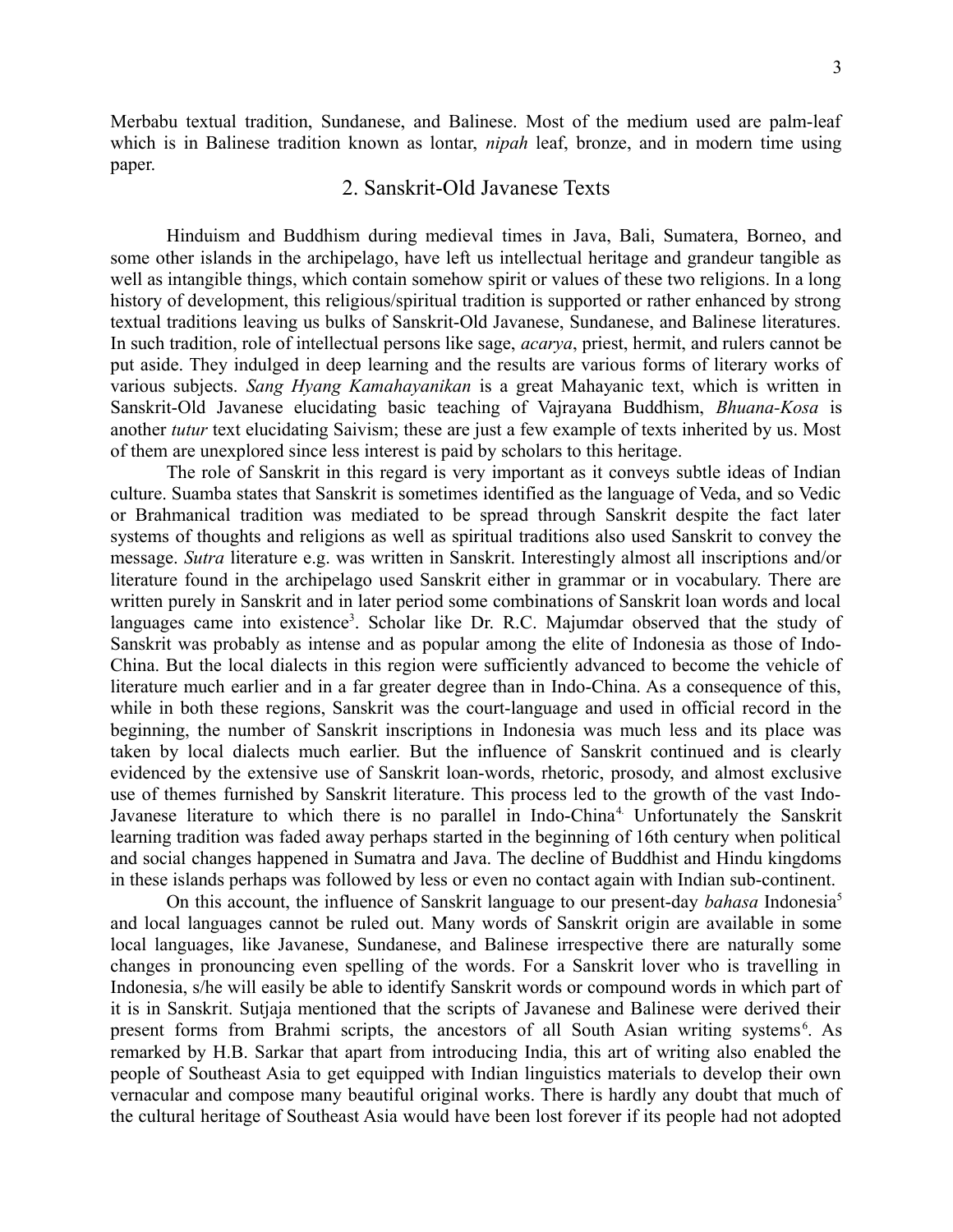at an early stage the India art of writing<sup>7</sup>. Upendra Thakur states that unfortunately, the Indian records have nothing to say about the activities of those noble sons of India. It is from the epigraphic and literary records of those lands that we know how their selfless work had built up a common civilization for nearly quarters of Asiatic continent<sup>8</sup>. A lot data on the influences of Indian culture in this region are available within this region.

Since Hindi and some other modern Indian languages were not introduced at that period to this region, hence we do not find any Hindi influence over textual traditions. However some are found in modern *bahasa* Indonesia (which was a later development of Old Malay language) and perhaps in some local dialects. We can find now some Hindi words in Indonesian language, e.g. *putra, putri, deva, devi*, etc. but they actually have their origin from Sanskrit with some variation in writing or pronunciation. The question whether loan words available in *bahasa* Indonesia were derived from Sanskrit or they arrived in this archipelago at the same time, is worth to consider. Since textual tradition including inscription was very much influenced by Sanskrit, which is considered as the language for expressing subtle or deep ideas like philosophy or religion, we hardly find Hindi loan words in textual tradition, at least in Old Javanese literatures. Nowadays, there are some Hindi and other language loan words of Indian origin in *bahasa* Indonesia, perhaps, transmitted in oral communication amongst the merchants who practiced their business in medieval times in a long span of time. Or, perhaps Indian travellers or merchants used Hindi or some other Indian local dialects when they communicated with indigenous people within the archipelago. It is also perhaps due to the geography of Hindi language is mostly in North India, whereas traders or intellectual persons come from South India, the spreading of Hindi is likely impossible when comparing with South Indian languages like Tamil, Telugu, Malayalam, etc.

| Hindi<br>words | Meaning      | Hindi<br>words | Meaning      |
|----------------|--------------|----------------|--------------|
| used in bahasa |              | used in bahasa |              |
| Indonesia      |              | Indonesia      |              |
| cap            | <b>Stamp</b> | kapas          | Cotton       |
| cium           | <b>Kiss</b>  | kuli           | Labour       |
| curi           | Steal        | kunci          | Key          |
| ganja          | Ganja        | roti           | <b>Bread</b> |

Table 1: Some of Hindi words are found in *bahasa* Indonesia<sup>9</sup>.

Despite the fact Hinduism and Buddhism declined in Java due to strong influences of Islam in 14th century A.D. that these traditions had been preserved well in adjacent islands of Bali and Lombok. No doubt these two great religions had given layers of thoughts and tradition for development of the Javanese culture in later period despite of the fact that Javanese were neither Hindus nor Buddhist. They were very subtle which shaped human mind set. Old Javanese tradition is still alive in the beautiful island of Bali while in Java was totally disappeared as Javanese had been converted either into Muslim or Christianity. However, culturally they are still integral part of Javanese. On this account there are improvements even new creations available in these regions, the ones which are not found again in its mother land. In the course of time, some traditions may be lost in India, but it has been preserved or developed well in Southeast Asian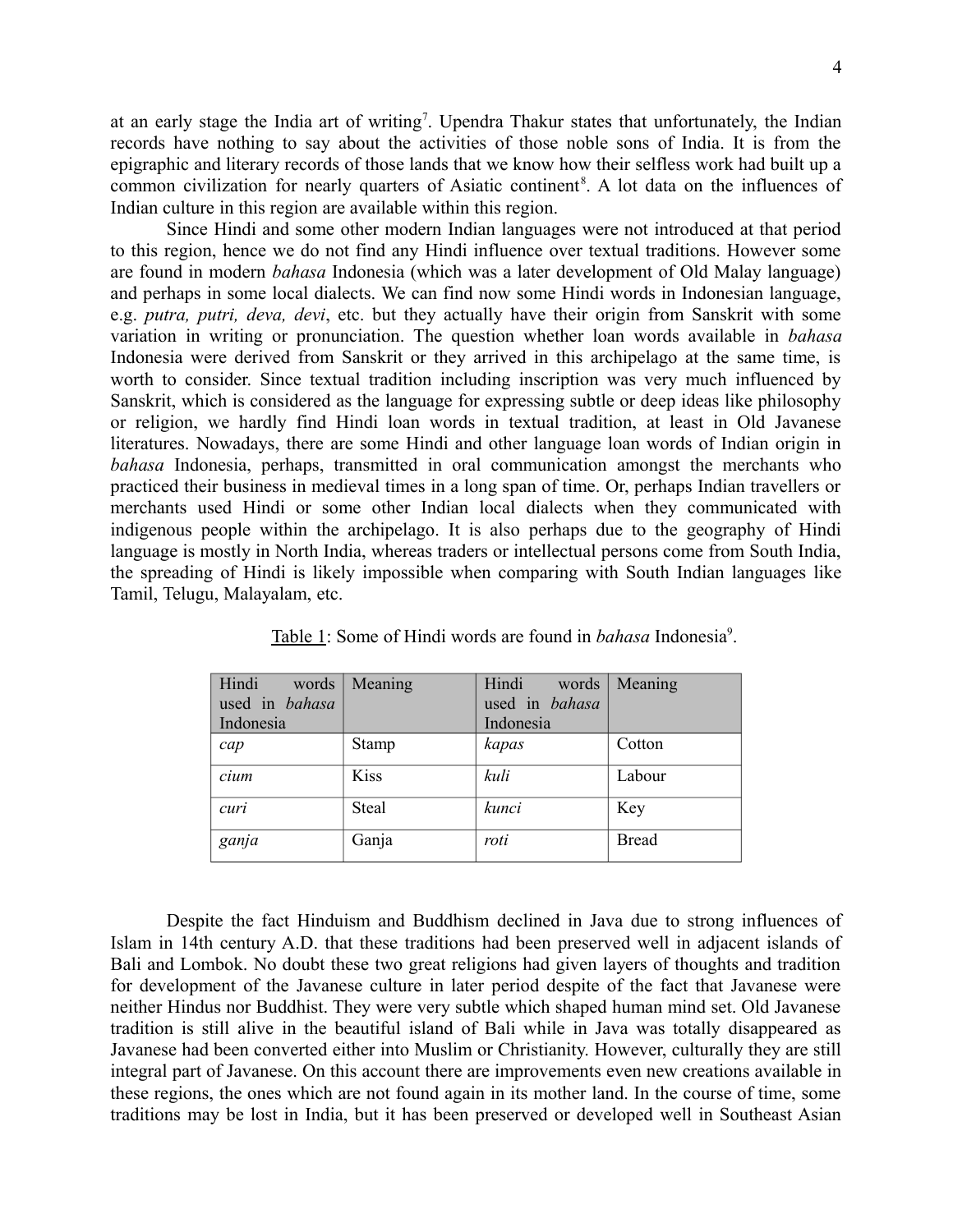region. *Vipasana* technique of meditation, e.g., was preserved well in Myanmar Buddhist tradition before, which was later studied and brought back to India and to the world. Borobudur Buddhist temple in Java and Angkor Wat in Cambodia, to mention a few of them, are not felt as Indian culture but indigenous cultural heritages.

Sanskrit-Old Javanese texts, amongst those texts and traditions were produced in the island of Java in the periods between 9th to 15th cen. A.D. One of those groups of literatures worth to consider is what the so-called *Tutur* or *Tattva* texts. They deal with metaphysics or theology of Buddhism and Saivism. In older *tutur* texts the *slokas* were in Sanskrit with their paraphrases in Old Javanese, which are lucid. In this regard it looks like *sutra* literature in *darsana* systems of thought of India. It is further commented in *bhasya* or *vartika* form. It is perhaps done for the sake of the reader to be easier to grasp the import of the *sloka*. Due to being longer, sometimes it is an elaboration on certain ideas or concept. Sometimes it contains treatment of *aksara* in its *yoga* system in rather details and drawings of a certain figure along with *aksara*. This fact can be understood well from Tantric point of view since both Buddhism and Saivism in Java had received a great extent from Tantrism. The literature covers various genres and subjects. They become source of inspiration for the development of literature of later periods including modern Indonesian literature. Since Hinduism and Buddhism were major religions professed by Indonesian at the time, the literature depicts the existence and developments of these religions.

Up to now there has not been any precise account on the number, kinds or genre of that literature. Texts in the form of palm-leaf manuscripts (called *lontar*) are available in some libraries of Indonesia as well as in foreign countries, especially Leiden, the Nederland. Some of them have undergone natural extinction due to climate or poor maintenance, but their reproductions are still alive in Bali. Modern technology gets boomed with the tendency for reproducing the texts in its original language, scripts and materials are increased. It was perhaps only in Java that was capable to produce such huge number of texts in various genres. They cover various branches of knowledge, like religion, philosophy (*tattva*), ethics (*sasana/sila*), ritual (*khalpa-sastra*), art, drama, medicine or health (*usada*), sexology, poetry (*kavya*), political science (*niti-sastra*), economy (*artha-sastra*), farming, astronomy/astrology (*wariga*), etc.

*Tutur*<sup>10</sup> or *tattva* texts are typical genre of literature. They encapsulate subtle mind of stalwarts of Javanese in pursuing subtle ideas or concept of metaphysical or theological principles. They discuss about the real existence and its relationships to self and the world, sufferings, happiness, and the way of going back to origin. From *tattva* its ideas/ principles go to pervade or manifest in ethics (*sasana/sila*) and ritual (*upacara*) <sup>11</sup>. If we try to look at Indian philosophical tradition, it is similar in content to *Upanisad* or *Agama*, especially on *Jnana-pada* in *Saiva Siddhanta* tradition of South India. They have their own character, indigenous nuance, and style which are typically Javanese. Such genre we hardly find in India either in *upanisad* or *agama* literatures.

#### 3. Transliteration and Translation into Hindi

Question may be raised in this regard, why the works related to Indian culture written or flourished in foreign countries were transliterated, translated or even commented Hindi language rather than other modern Indian languages? What is the idea behind it? As far as Indian intellectuals in domestic India are concerned, they are at least bilinguals of speaking English and their own mother tongue. As they are moveable from one state to other states due to some works, they may speak more than two languages. Hindi being the largest language spoken in India – without excluding the existence and role of other local languages within India – is more effective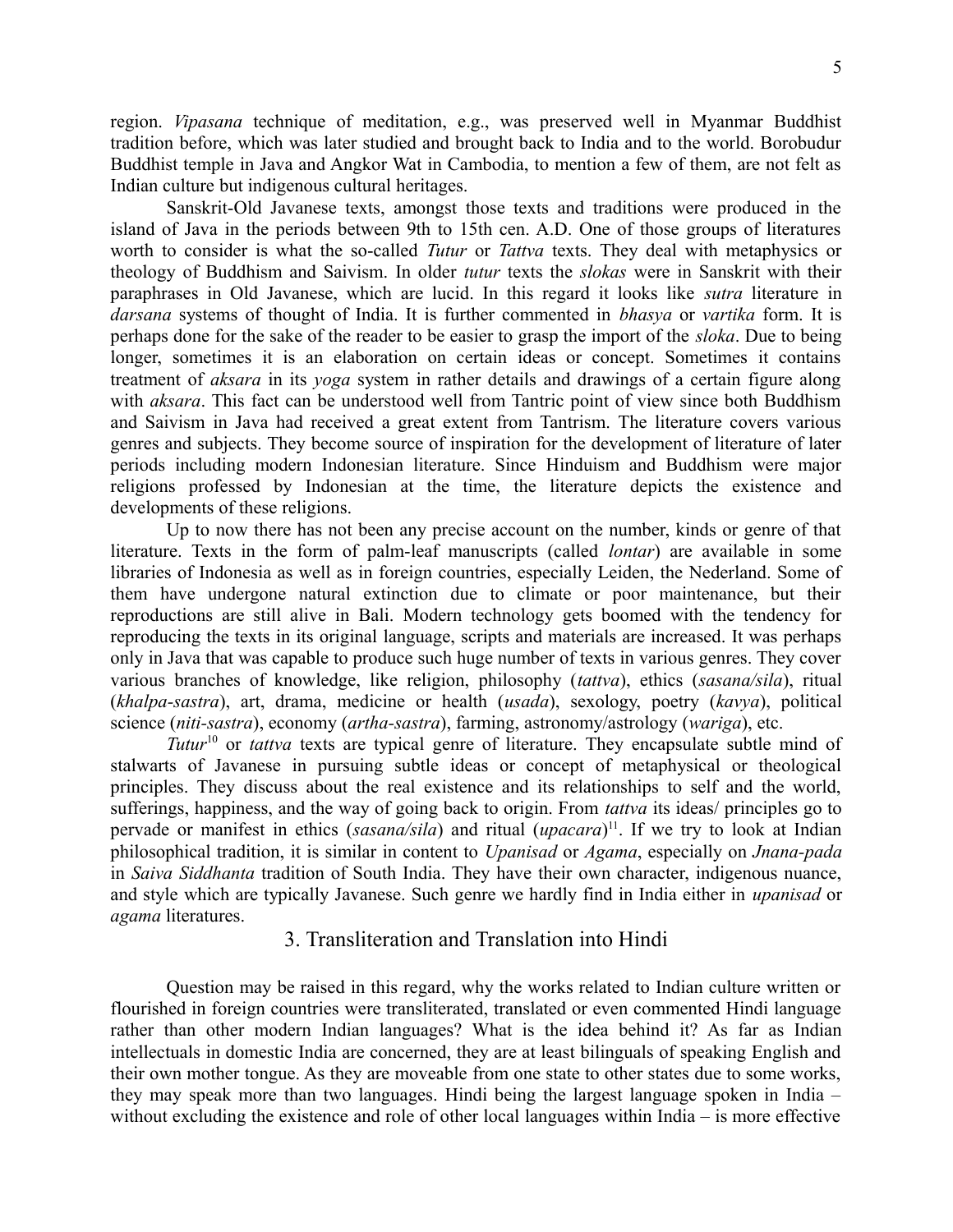to inform or spread Indian culture flourished outside to native India than in English. It is a matter of sense or cultural nuances that Hindi can bring. For most of Indians, they are not aware that such textual tradition exists in Java in such stage of sophistication either in expressions or in contents. Of being the largest sub-continent with huge diversity in various aspects and some political and economic problems, Indians sometimes only concern on domestic affairs rather than abroad. However, awareness "to look at the east" is politically getting intensive recently. Since the first millennium Indian ideas had become leader in Southeast Asia and neighbouring regions in culture. It went to global world in the first millennium. It promoted love, beauty, peace, and humanity. When there was no concept of country like that of modern times, people, like traveller, merchant, or sailor they easily entered one port to another one in this vast Southeast Asian region introducing their culture, establishing mutual dialog within the range of economic activities. With the attempt to produce the work in Hindi, Indian intellectuals started to know their culture not only to be preserved but to be developed through assimilation with indigenous culture outside. It is a pride when the culture plays the role in developing nations.

Textual tradition including inscription is less known than physical monuments, like temple, e.g. Borobudur, Prambanan both are in Java, Angkor Wat in Cambodia, etc. Language constraints are one amongst those factors for the interests of both domestic Indonesian and Indian scholars. It was only very few of them have paid serious attention to and took painstaking effort to reveal subtle ideas contain in those textual traditions. The attention perhaps was paid by the poet-philosopher Rabindranath Tagore after his visit in 1920's to Java and Bali. He was fascinated by the beauty of culture of these islands and went back home with some impressions and provoking ideas to explore this intellectual heritage. In later period, some scholars like Dr. H.B. Sarkar, Dr. R.C. Majumdar, Dr. Raghu Vira, Dr. Lokesh Candra, Dr. Sudarshana Devi, Dr. Satya Vrat Sastri, Dr. Abhiraja Rajendra Mishra, Dr. Rajendra Mishra and many others did some studies on their interest and access on textual traditions. Studies on this region were published in some academic journals, like *Journal of the Greater India Society*. Dr. H.B. Sarkar wrote *Inscriptions of Java* in two volumes is a remarkable work on major inscriptions issued by rulers in medieval Java.

Attempts to transliterate and/or translate or giving comments on some literatures into Hindi language by researchers belonged to/associated with the International Academy of Indian Culture (IAIC) New Delhi in 1950's and 1960's are worth to consider as far as the history of Indian values or ideas flourished in foreign lands, like Java, is concerned. Continuity or discontinuity of ideas/ concepts/ principles of Indian origins are worth to be known when history of human intellectuals is concerned. The spread of ideas of Indian origin to regions outside India is worth to be known. This academy is very dedicated to explore Indian heritages in foreign lands, like Java and Bali. The attempt provokes further study to know the connection of some principles of Indian origin and those available in ancient Java. It is suspected that some prevalent ideas or even religious practices in Java and Bali have their counterpart practices in India despite of the fact that external expression or formulation might be different. There are some similarities as well as differences on various aspects of Indian culture in the course of time. It can be acknowledged that Indian ideas or concept of various fields of domain is like Ganga water flows thousand miles taking shape in local forms. Java and Indian sub-continent are separated physically by vast Indian Ocean, but it can be taken as the power which can unite or connect Java and India together. Our ancestors both in South and East India and Java were good sailors, and sea was not considered as hurdle to communicate. Those research works are required to know more about the existence accomplished of similarities and differences between a certain points or ideas in India and Java; and how development happened in conformity with locality.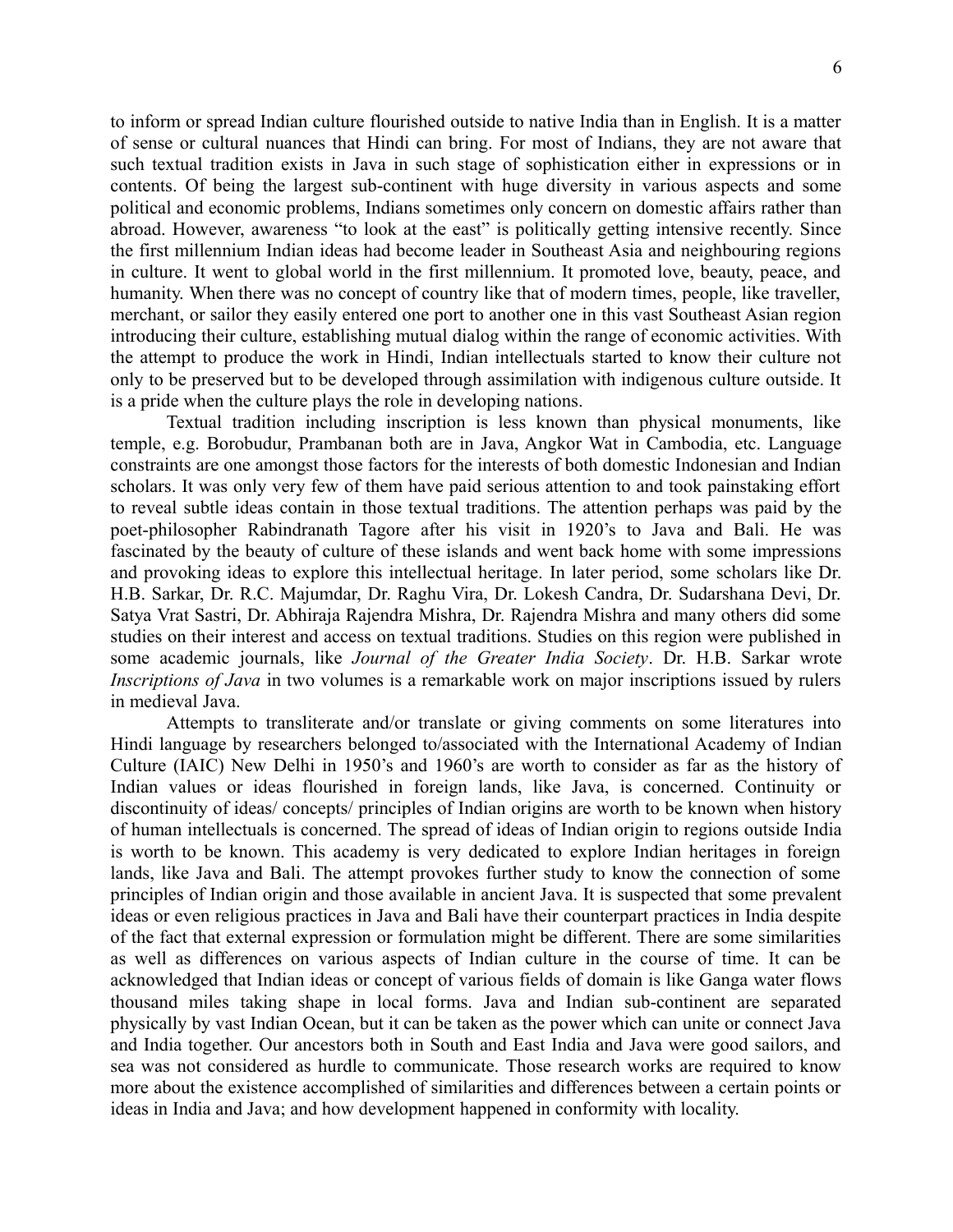It was the first work which stimulated further research on the field. It testifies that diversity in unity prevalent in foreign lands like of those ones in India. Intellectual traditions like that of India were continued in some other forms in Sumatera, Java and Bali. Sri Vijaya Kingdom in the bank of Musi River in Palembang, Sumatera became a centre of learning of Sanskrit and Buddhism in 8th cen. A.D similar to those centres of learning along the rivers of Ganga, Yamuna, Godavari, and others in India. Some ideas might discontinue to exit due to some reasons, but still the same ideas might continue in its new forms, medium and expression amongst various cultures in this region. It is really a mosaic of culture, a beautiful blend between Indian and indigenous culture. Thanks to scholars for noble efforts under the leadership of Prof. Raghu Vira of IAIC had taken this field of research opened for Indian speaking Hindi intellectuals in particular and the world in general, since some of them were paraphrased in English.

| No.            | <b>Name of Texts</b> | Genre                | <b>Translator/Author</b> | <b>Published by</b> | Year           |
|----------------|----------------------|----------------------|--------------------------|---------------------|----------------|
|                | of Sankrit-Old       |                      |                          |                     |                |
|                | <b>Javanese</b>      |                      |                          |                     |                |
| $\mathbf{1}$   | Wrehaspati           | Metaphysics/theolog  | Dr. Sudharsana           | International       | 1957           |
|                | Tattwa               | y (Tattwa)           | Devi                     | Academy of          |                |
|                |                      |                      |                          | Indian              |                |
|                |                      |                      |                          | Culture, New        |                |
|                |                      |                      |                          | Delhi               |                |
| $\overline{2}$ | Ganapati             | Metaphysics/theolog  | Dr. Sudharsana           | Do                  | 1958           |
|                | Tattva               | y (Tattwa)           | Devi                     |                     |                |
| $\overline{3}$ | Wrati Sasana         | Ethics (Sasana/Sila) | Dr. Sarada Rani          | Do                  | 1961           |
| $\overline{4}$ | Tattwa Jnana         | Metaphysics/theolog  | Dr. Sudarshana           | Do                  | 1962           |
|                | and Maha             | y (Tattwa)           | Devi Singhal             |                     |                |
|                | Jnana                |                      |                          |                     |                |
| 5              | Sarasamuccay         | Ethics (Sasana/Sila) | Dr. Raghu Vira           | Do                  | 1962           |
|                | a                    |                      |                          |                     |                |
| 6              | Slokantara           | Ethics (Sasana/Sila) | Dr. Sarada Rani          | Do                  |                |
| 7              | Bhuwana Kosa         | Metaphysics/theolog  | Dr. Kailash              | University of       | $\overline{?}$ |
|                |                      | y (Tattwa)           |                          | Delhi (MA           |                |
|                |                      |                      |                          | thesis)             |                |
| 8              | Ramayana             | Poetry (Kavya)       | Prof. Rajendra           | Sampurnanda         | 1985           |
|                | Kakaween by          |                      | Mishra                   | Sanskrit            |                |
|                | Yogisvara (9th       |                      |                          | University,         |                |
|                | Century $A.D.$ )     |                      |                          | Varanasi            |                |

| Table 2: Texts which have been transliterated and/or translated/annotated into Hindi. |  |  |
|---------------------------------------------------------------------------------------|--|--|
|---------------------------------------------------------------------------------------|--|--|

This attempt is of high scientific and cultural values as Indian scholars paid attention to Indian culture spreading in Java. With reference to *Ramayana Kakawin*<sup>12</sup> mentioned above, as remarked by Dr. Mishra that its composer Yogisvara had borrowed the theme from *Valmiki Ramayana* and *Bhattikavya,* but at the same time, he was deeply indebted to the great poet Kalidasa, especially in the contexts of Rama's lamentation for Sita. The ornamentation of language is parallel to the classical Sanskrit poetry of Bhatti and Sriharsa, etc. The author, Mpu Yogisvara was adept in *Ramayana*, *Shrimadbhagavadgita, Kanadaka* and Vatsyayana's *Kamasutra*, etc. He used the toughest Sanskrit metres like *Suvadana, Nardataka,*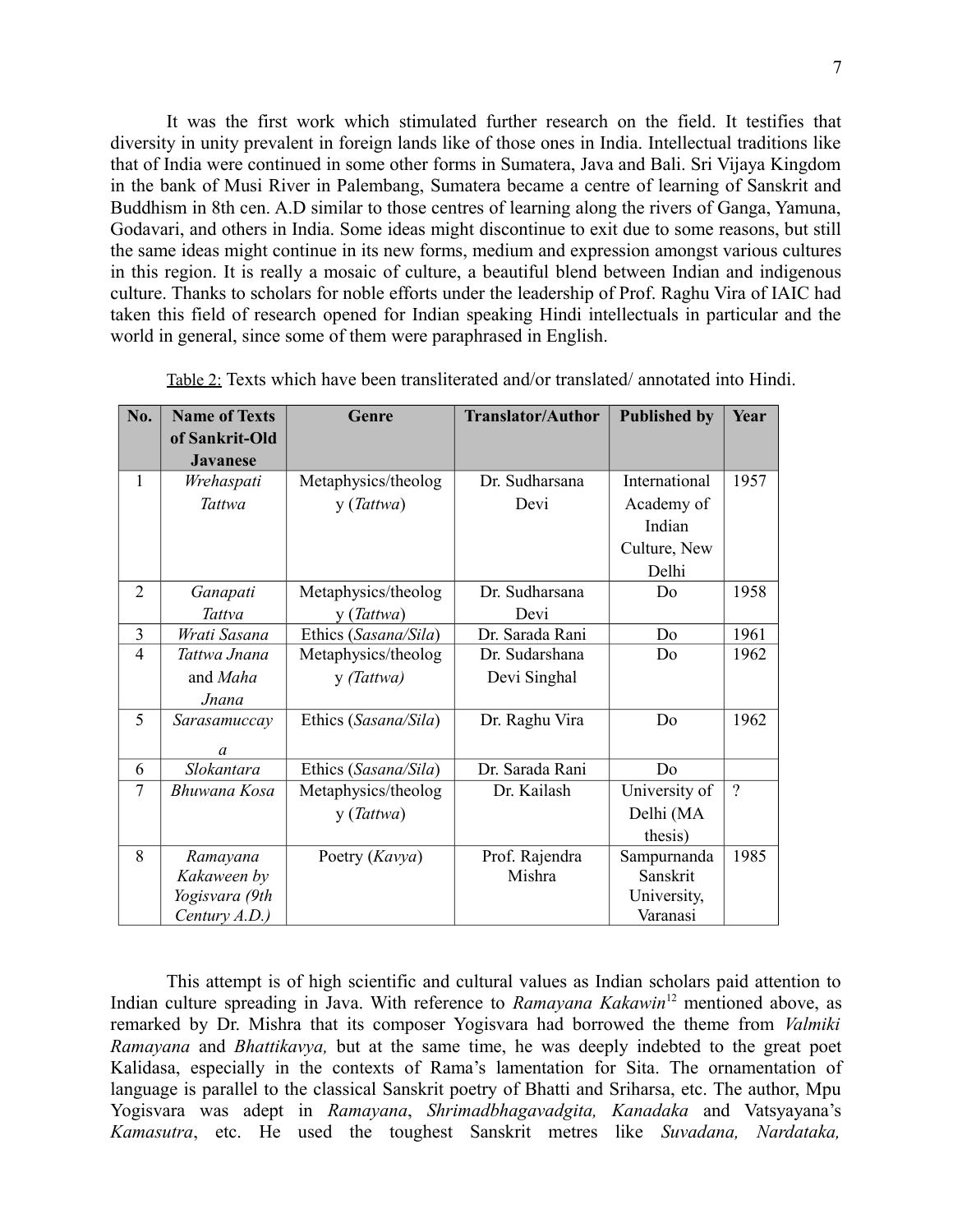*Vanshapatrapatita*, and *Dandaka* with the utmost capacity and efficacy<sup>13</sup> in his monumental work.

With this attempt Indian intellectuals/ scholars/ students got acquainted with their own culture flourished outside in different forms, since they were written and produced in Devanagari script and Hindi language. Some of them use English especially in the commentary of the text. It can widen their understanding on philosophical point of view, religious elements, and culture of Java, that unity in diversity does not only exist in native land India but also in Java.

#### 4. Feature of Works

The nature of works done is philological. The texts were reproduced in their original scripts, i.e. Balinese, transliterated, annotated and commented in Hindi and in Devanagari script, e.g. *Tattva Jnana, Maha Jnana* and *Ganapati Tattva*. When the printing method was not introduced for Balinese script, the researchers presented their works in handwritten scripts, which were, or course, very time consuming task. However, the format was not fixed, as the transliteration works were given in Roman, and did the translations; it was only the Sanskrit *slokas* written in Devanagari, e.g. *Wrehaspati Tattva*. The resume was written in English for international readers. To see the texts bound to the living religious tradition in Bali, researchers had a visit for field research meeting traditional scholars, priests and intellectuals to know more about the availability and use of texts in the life of the people. Being strong in Sanskrit, Old Javanese and philology, they could present the works in high quality of research.

Unfortunately these pioneering works were not continued rather the later publications of Old Javanese texts by the same institution were reproduced in English with Roman script. Some studies accomplished by Dr. Lokesh Candra of the same institution were reproduced in English like *Sang Hyang Kamahayanikan*. In fact the use of Hindi along with English summary has more public appeal since the nuance of the texts being philosophical and religious can be maintained well in Hindi language with Devanagari script.

#### 5. Conclusion

Old Javanese literature of medieval Java recorded the dynamic of Javanese intellectuals in pursuing the truth. It covers wide ranges of subjects. One of them is metaphysics or theology which is revealed in *Tutur* or *Tattva* genre. When they were reproduced or presented in Hindi and Devanagari script to native India, it informed them that Indian culture had been preserved and developed in other forms blended with indigenous culture of Southeast Asia. For native Indians, this Hindi works gives some kinds of nuances of being Indian. It gives contribution to local culture to flourish to its best form. It also gives a wider understanding of the continuity or discontinuity of ideas or concepts of Indian origin for the native India, especially the academic section. With this attempt the history of Indian ideas in foreign lands can be traced back to its origin in some places within the Indian sub-continent.

#### **Notes and References**

- \* Politeknik Negeri Bali. E-mail: bagusputusuamba@pnb.ac.id
- 1 Revised paper presented in International Hindi Seminar on "Hindi Language and Various orms of Hindi Literature in South East Asian Nations", organized by Sanskrit Studies entre, Silpakorn University Bangkok, Thailand, 24th-25th March 2014. The author thanks to the committee of the conference for giving opportunity to present views in the